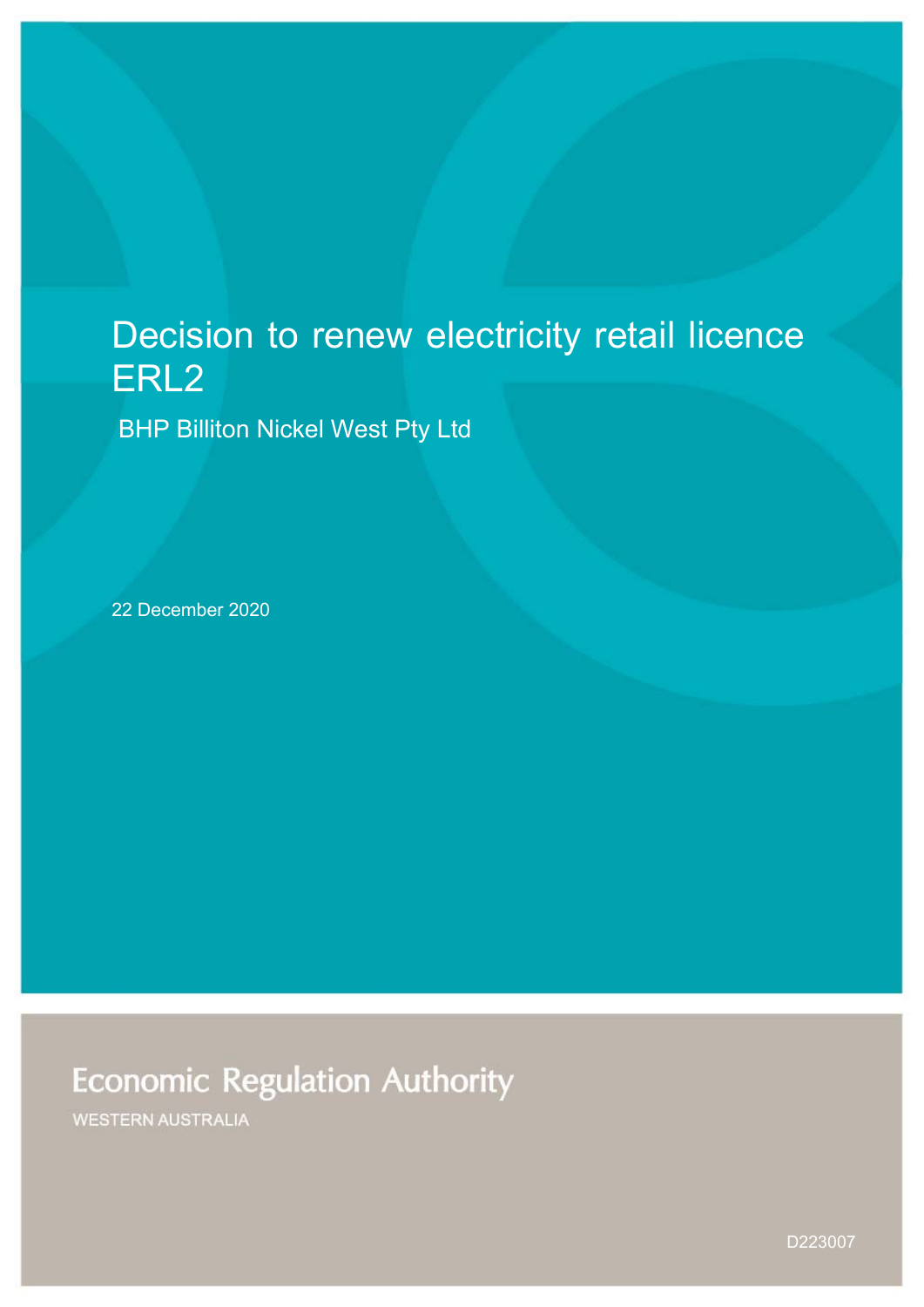## **1. Decision**

- 1. Pursuant to sections 9 and 19 of the *Electricity Industry Act 2004*, the Economic Regulation Authority has renewed BHP Billiton Nickel West Pty Ltd's electricity retail licence ERL2.
- 2. Subject to its terms and conditions, the licence authorises BHP Billiton Nickel West to provide electricity services in the Southern and Northern Goldfields areas (as set out in operating areas ERA-EL-070/2 and ERA-EL-071(B) in the licence).
- 3. The term of the renewed licence is 15 years (the maximum period allowed by section 15(1) of the Electricity Act) from 23 December 2020.
- 4. As required by section 23(1) of the Electricity Act, the ERA will publish a notice of the renewal of the licence in the Government Gazette as soon as practicable.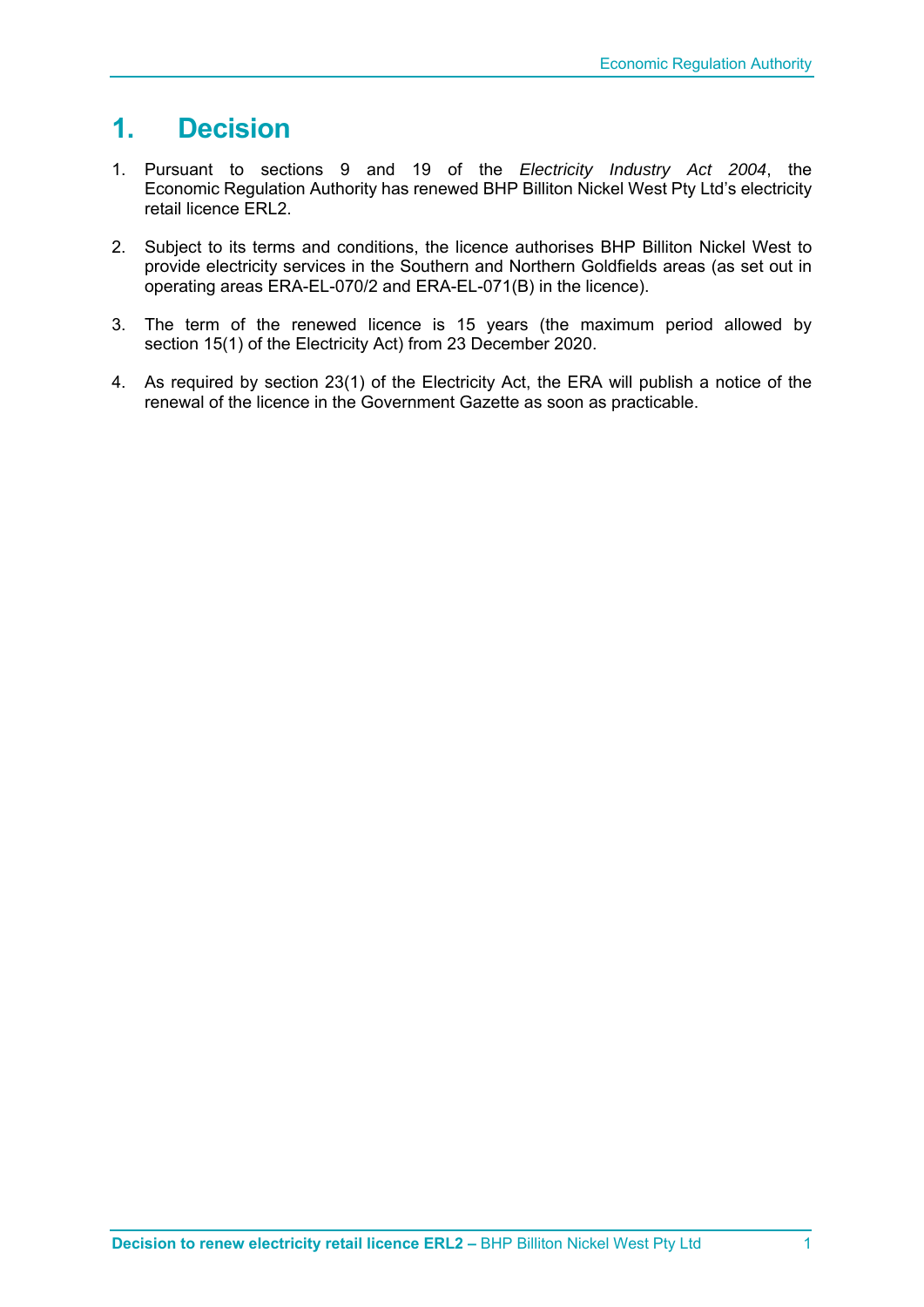## **2. Reasons**

### **2.1 Licence**

- 5. Section 7(4) of the Electricity Act requires a person to hold an electricity retail licence to sell electricity to customers.
- 6. The ERA first granted ERL2 to BHP Billiton Nickel West on 24 March 2006 for a period of 15 years, with an expiry date of 23 March 2021.
- 7. On 12 October 2020, BHP Billiton Nickel West applied to the ERA to renew ERL2.

## **2.2 Public consultation**

- 8. On 20 October 2020, the ERA sought public comment on the licence renewal application. The period for submissions closed on 10 November 2020.
- 9. The ERA did not receive any submissions.

### **2.3 Financial and technical assessments**

- 10. Under section 19(1) of the Electricity Act, the ERA must renew a licence if it is satisfied that the licensee has and is likely to retain, or will acquire within a reasonable timeframe, and is then likely to retain, the financial and technical resources to undertake the activities authorised by the licence.
- 11. As part of its renewal application, BHP Billiton Nickel West provided audited financial reports for the past three financial years for BHP and a written declaration from BHP Billiton Nickel West's chief executive officer that it has, and will retain, the financial resources to continue to undertake the activities authorised by the licence.1
- 12. Based on the information provided, the ERA is satisfied that BHP Billiton Nickel West has, and is likely to retain, the financial resources to provide the service in its operating areas.
- 13. The ERA used BHP Billiton Nickel West's licence compliance and asset management history to determine whether it has the technical resources to continue to provide the licensed service.
- 14. Based on its compliance and asset management history, the ERA considers that BHP Billiton Nickel West has, and is likely to retain, the technical ability to provide the service in its operating areas.

BHP has 100 per cent ownership of BHP Billiton Nickel West. The consolidated financial reports incorporate the assets, liabilities and results of BHP, but the reports do not separately report on the individual performance of BHP Billiton Nickel West. Although the standalone financial position of Nickel West is not available in BHP's financial reports, the financial performance of BHP shows it has substantial financial resources to support the operations of Nickel West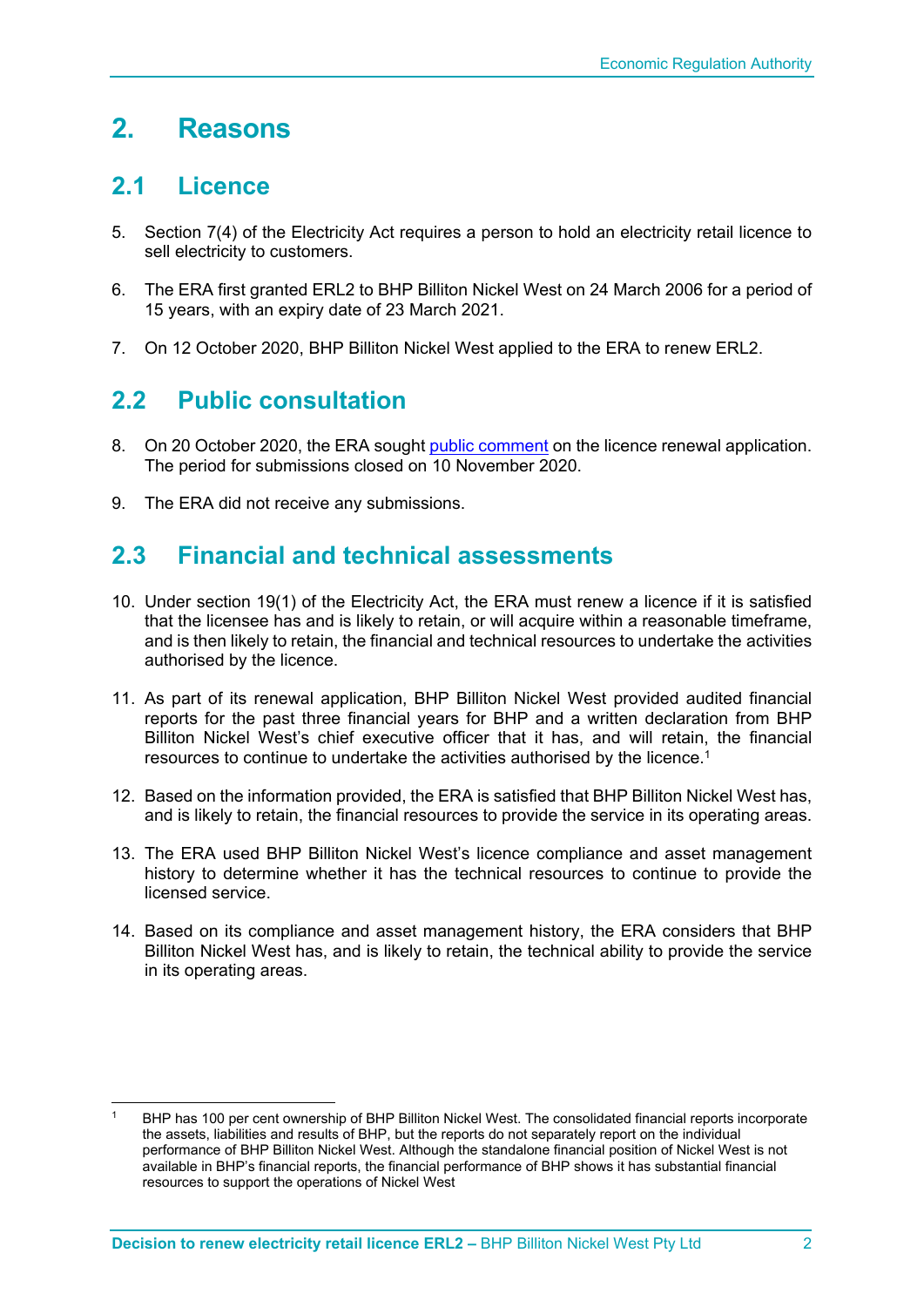## **2.4 Assessment of public interest**

#### *2.4.1 Electricity Industry Act 2004*

- 15. Section 9 of the Electricity Act requires that the ERA must not renew a licence unless it is satisfied that it would not be contrary to the public interest to do so. Section 8(5) of the Electricity Act, provides that, without limiting the other matters that may be taken into account, matters that are to be taken into account by the Governor in determining whether the making of the order would not be contrary to the public interest are:
	- a. Environmental considerations.
	- b. Social welfare and equity considerations, including community service obligations.
	- c. Economic and regional development, including employment and investment growth.
	- d. The interests of customers generally or of a class of customers.
	- e. The interests of any licensee, or applicant for a licence, in respect of the area or areas to which the licence in respect of which the power exercised is exercised would apply.
	- f. The importance of competition in electricity industry markets.
	- g. The policy objectives of government in relation to the supply of electricity.

#### *2.4.2 Economic Regulation Authority Act 2003*

- 16. The ERA must also have regard to the matters set out in section 26 of the *Economic Regulation Authority Act 2003*: 2
	- a. The need to promote regulatory outcomes that are in the public interest.
	- b. The long-term interests of consumers in relation to the price, quality and reliability of goods and services provided in relevant markets.
	- c. The need to encourage investment in relevant markets.
	- d. The legitimate business interests of investors and service providers in relevant markets.
	- e. The need to promote competitive and fair market conduct.
	- f. The need to prevent abuse of monopoly or market power.
	- g. The need to promote transparent decision-making processes that involve public consultation.

<sup>&</sup>lt;sup>2</sup> The ERA has discretion to decide the weight it gives to each of the matters listed in section 26 of the ERA Act in making its decision.